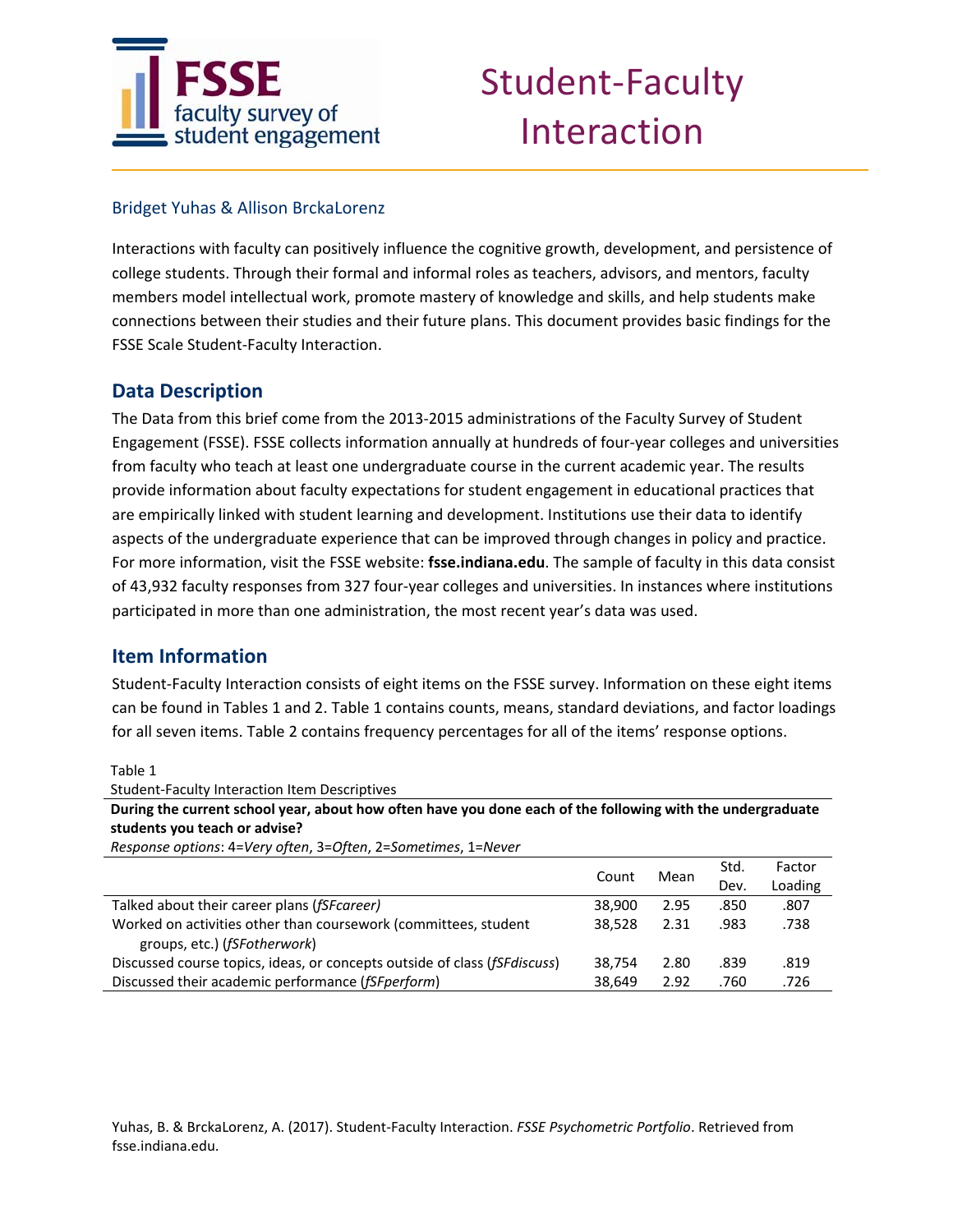#### Table 2

Student‐Faculty Interaction Item Frequencies

During the current school year, about how often have you done each of the following with the undergraduate **students you teach or advise?**

|                                             | Very often (%) | Often (%) | Sometimes (%) | Never (%) |
|---------------------------------------------|----------------|-----------|---------------|-----------|
| Talked about their career plans (fSFcareer) | 31.5           | 33.8      | 32.6          | 2.1       |
| Worked on activities other than coursework  | 15.7           | 21.3      | 41.1          | 21.9      |
| (committees, student groups, etc.)          |                |           |               |           |
| (fSFotherwork)                              |                |           |               |           |
| Discussed course topics, ideas, or concepts | 23.6           | 36.8      | 35.9          | 3.7       |
| outside of class (fSFdiscuss)               |                |           |               |           |
| Discussed their academic performance        | 24.6           | 43.9      | 30.7          | .8        |
| (fSFperform)                                |                |           |               |           |

### **Scale Information**

The individual items within Student-Faculty Interaction are combined together to create the Student-Faculty Interaction scale. First, the individual response are recoded to a 0 to 60 scale: Very important=4 is recoded to 60, Important=3 is recoded to 40, Somewhat=2 is recoded to 20, and Not important=1 is recoded to 0. Individual faculty responses on this 0‐60 scale are then averaged together to create an aggregate scale score. Information on the Student‐Faculty Interaction Scale can be found in Table 3.

Table 3

Student‐Faculty Interaction Scale Descriptives

| Count  | Minimum | Maximum | Mean  | Std.<br>Dev. | Cronbach's<br>Alpha | مما<br>וככ |
|--------|---------|---------|-------|--------------|---------------------|------------|
| 38,048 |         | 60      | 34.91 | 13.262       | 77.                 | .066       |

### **Disciplinary Differences**

Student‐Faculty Interaction varies greatly by faculty's disciplinary area appointment. Faculty that display the greatest levels of importance for Student‐Faculty Interaction are in the fields of Health Professions; Education; and Communications, Media and Public Relations. Faculty that display the lowest levels of importance for Student‐Faculty Interaction are in the fields of Physical Sciences, Mathematics, and Computer Science; Engineering, and Business. There is some, though not a great amount, of variation within disciplinary areas as well. For example, Engineering and Health Professions faculty have a relatively small interquartile range suggesting that these faculty more consistently value Student‐Faculty Interaction within their field. All other fields have a slightly larger interquartile range, suggesting that faculty in these fields have a slightly greater diversity in their levels of importance placed on aspects of Student‐Faculty Interaction.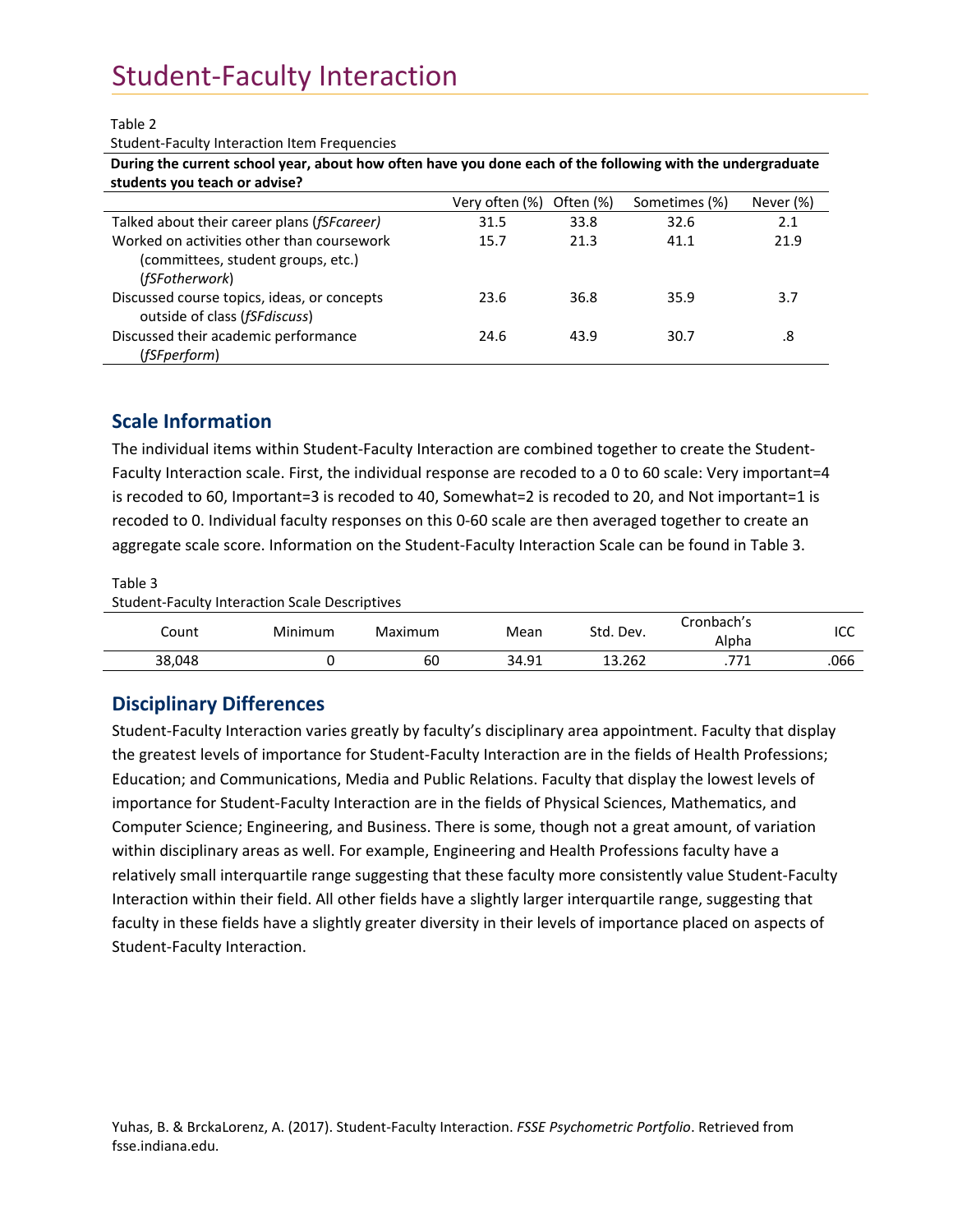

### **Correlations**

Table 4 presents correlations between Student‐Faculty Interaction and the remaining FSSE Scales. Faculty who place greater importance on aspects of Student‐Faculty Interaction emphasize more Collaborative Learning, Higher‐Order Learning, and Reflective and Integrative Learning activities in their courses, perceive that they display more effective teaching practices, and emphasize Learning Strategies to help students master course material.

Table 4

|  | Correlations between Student-Faculty Interaction and other FSSE scales ( $p < .001$ ) |
|--|---------------------------------------------------------------------------------------|
|--|---------------------------------------------------------------------------------------|

| Higher-Order Learning         | <b>Collaborative Learning</b>   | <b>Effective Teaching Practices</b> |
|-------------------------------|---------------------------------|-------------------------------------|
| $(r = .269)$                  | $(r = .289)$                    | $(r = .282)$                        |
| <b>Quantitative Reasoning</b> | Discussions with Diverse Others | <b>Quality of Interactions</b>      |
| $(r = .146)$                  | $(r = .166)$                    | $(r = .099)$                        |
| <b>Learning Strategies</b>    | Reflective & Integrative        | <b>Supportive Environment</b>       |
| $(r = .257)$                  | Learning                        | $(r = .225)$                        |
|                               | $(r = .256)$                    |                                     |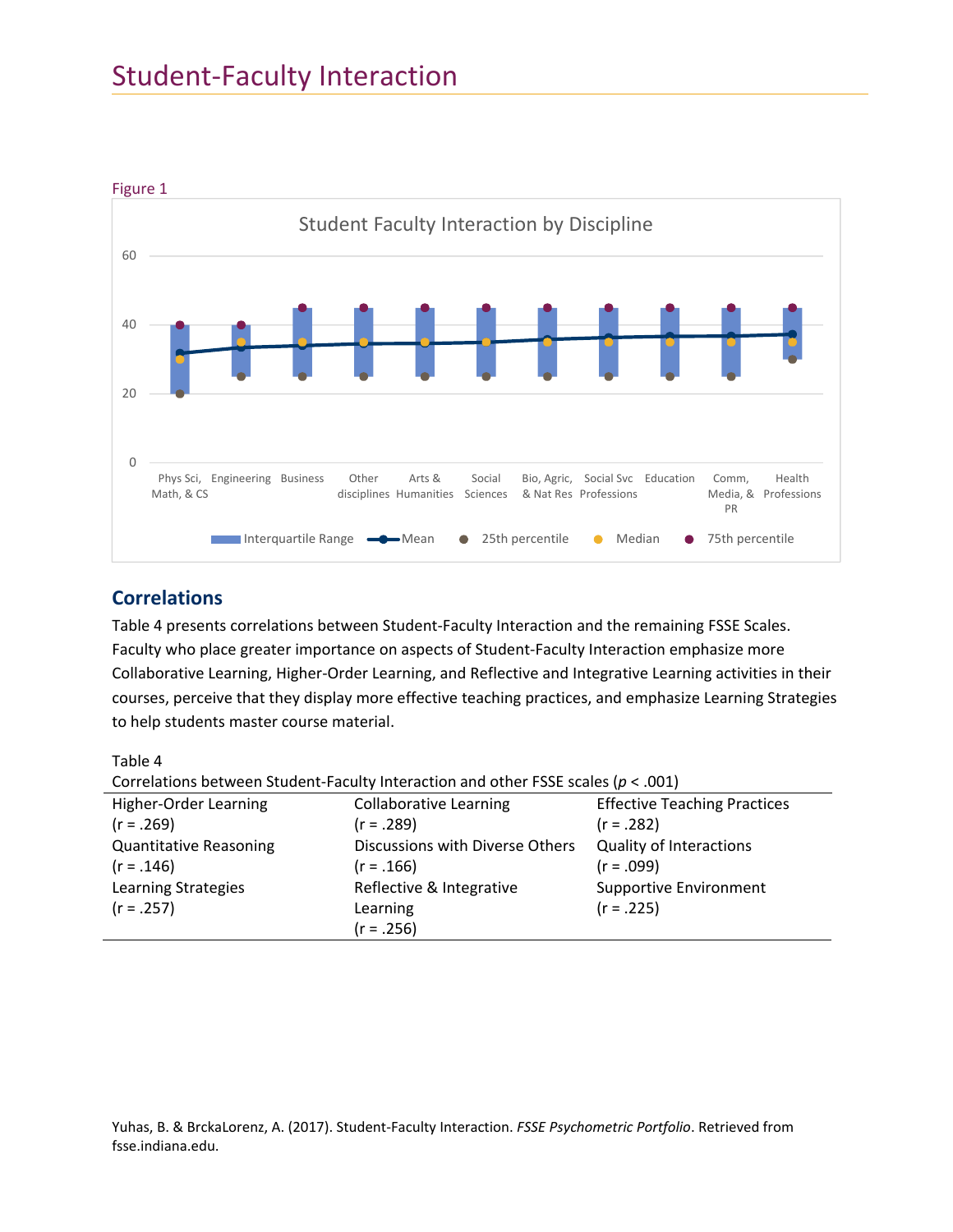### **Our Related Papers**

For more information about FSSE and Student-Faculty Interaction see the following publications, conference papers and presentations, research reports:

- BrckaLorenz, A., Garvey, J. C., Hurtado, S. S., & Latopolski, K. (April, 2016). High-impact practices and student-faculty interactions for gender variant students. Paper presented at the American Educational Research Association Annual Meeting, Washington, DC.
- Fosnacht, K., & Zilvinskis, J. (November, 2016) **Employing quasi-experimental methods to relate** first-year student participation in research with faculty to desired outcomes. Paper presented at the Association for the Study of Higher Education Annual Conference, Columbus, IN.
- Wheatle, K. I. E., Davis, L. P., & BrckaLorenz, A. (November, 2016) Examining student-faculty interaction among Black/African American female undergraduates: An in‐depth analysis of NSSE 2008–2012 data. Paper presented at the Association for the Study of Higher Education Annual Conference, Columbus, OH.

### **Predictors**

Some types of faculty and institutions are more or less likely to place greater importance on aspects of Student‐Faculty Interaction. Table 5 presents significant (*p* < .001) predictors for increased importance placed on Student‐Faculty Interaction by faculty and institutional characteristics. Following Table 5 are figures representing the average Student‐Faculty Interaction differences by these and institutional characteristics.

Table 5

Significant Faculty Characteristics Predictors for Student‐Faculty Interaction

|                                                    |                                                           | Unstd. B | Std. Error |
|----------------------------------------------------|-----------------------------------------------------------|----------|------------|
| Course load                                        |                                                           | 0.094    | 0.006      |
| Part-Time                                          |                                                           | $-0.553$ | 0.025      |
| Tenured (On tenure track but                       |                                                           | 0.089    | 0.019      |
| not tenured or not on tenure                       |                                                           |          |            |
| track as reference)                                |                                                           |          |            |
| New to teaching                                    |                                                           | $-0.107$ | 0.017      |
| Doctoral degree                                    |                                                           | $-0.069$ | 0.015      |
| Age                                                |                                                           | $-0.093$ | 0.007      |
| Woman/Female (Man/Male as<br>reference)            |                                                           | 0.176    | 0.012      |
| U.S. citizen                                       |                                                           | 0.148    | 0.039      |
| Race/Ethnic Identification<br>(White as reference) | <b>Black or African American</b>                          | 0.447    | 0.026      |
|                                                    | Hispanic or Latino                                        | 0.215    | 0.032      |
|                                                    | American Indian, Alaska Native, Other,<br>and Multiracial | 0.233    | 0.027      |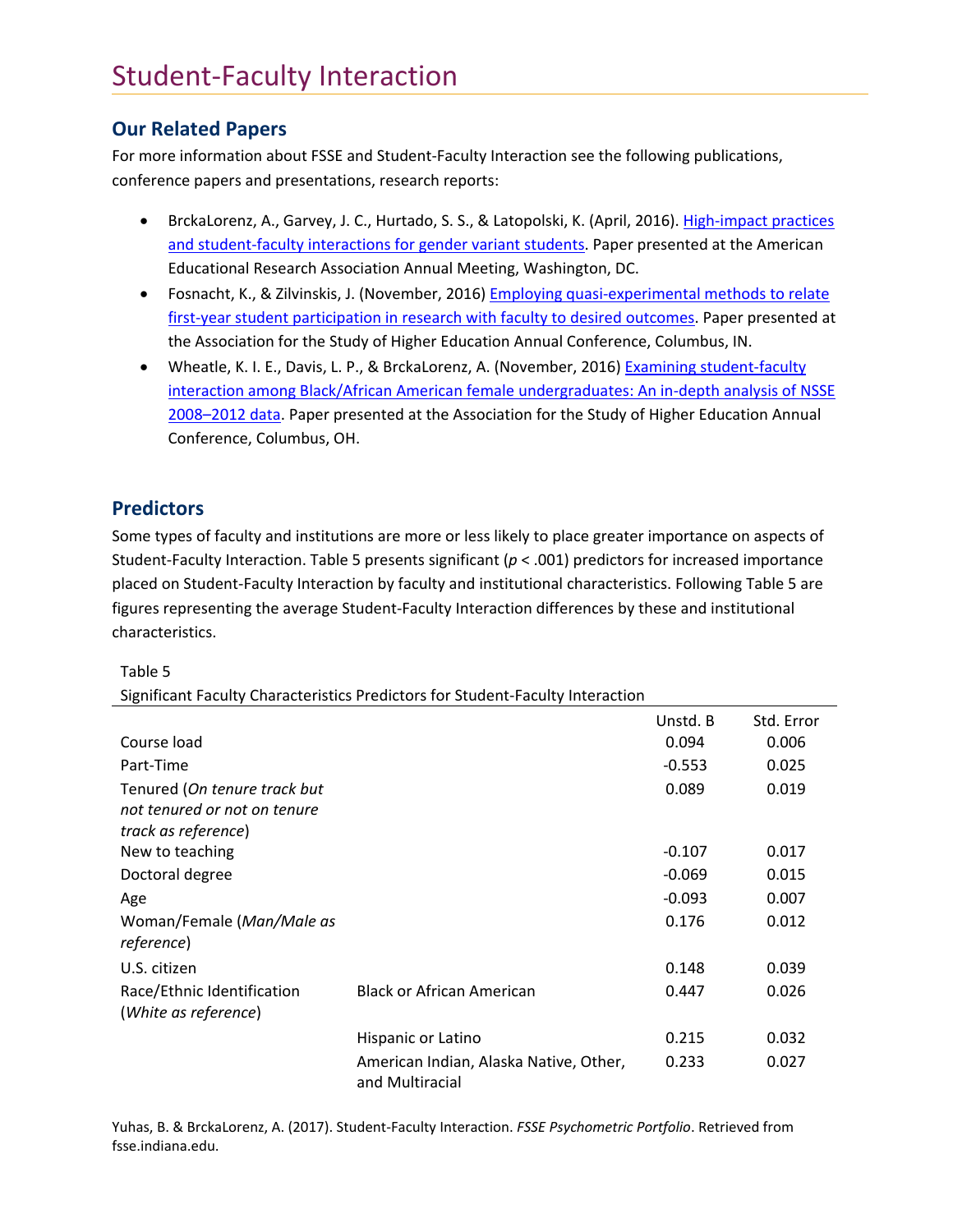| Disciplinary area (Arts &<br>Humanities as reference)                                               | Biological Sciences, Agriculture, &<br>Natural Resources     | 0.095    | 0.024 |
|-----------------------------------------------------------------------------------------------------|--------------------------------------------------------------|----------|-------|
|                                                                                                     | Physical Sciences, Mathematics, &<br><b>Computer Science</b> | $-0.176$ | 0.020 |
|                                                                                                     | Communications, Media, & Public<br>Relations                 | 0.168    | 0.030 |
|                                                                                                     | Education                                                    | 0.180    | 0.022 |
|                                                                                                     | <b>Health Professions</b>                                    | 0.208    | 0.022 |
|                                                                                                     | Social Service Professions                                   | 0.219    | 0.034 |
| Undergraduate enrollment size                                                                       |                                                              | $-0.067$ | 0.007 |
| Private institution                                                                                 |                                                              | $-0.088$ | 0.013 |
| Baccalaureate-granting arts &<br>sciences institution (Mid-sized<br>Master's granting as reference) |                                                              | 0.185    | 0.026 |

Notes: All continuous variables were standardized before entry in the model so that unstandardized coefficients can be interpreted similar to effect sizes. The following faculty‐level independent variables were included in the model but were not significant ( $p < .001$ ): faculty academic rank, sexual orientation, faculty who preferred to not respond to the gender identity, racial/ethnic identification, or sexual orientation items; faculty who identify as Asian, Native Hawaiian, or other Pacific Islander, and faculty in Social Sciences, Business, Engineering, Communications, and all other disciplines.

### **Predictor Follow‐up**

The following figures represent the average Student‐Faculty Interaction scores by the faculty and institutional characteristics found to be predictive of Student‐Faculty Interaction in Table 5.



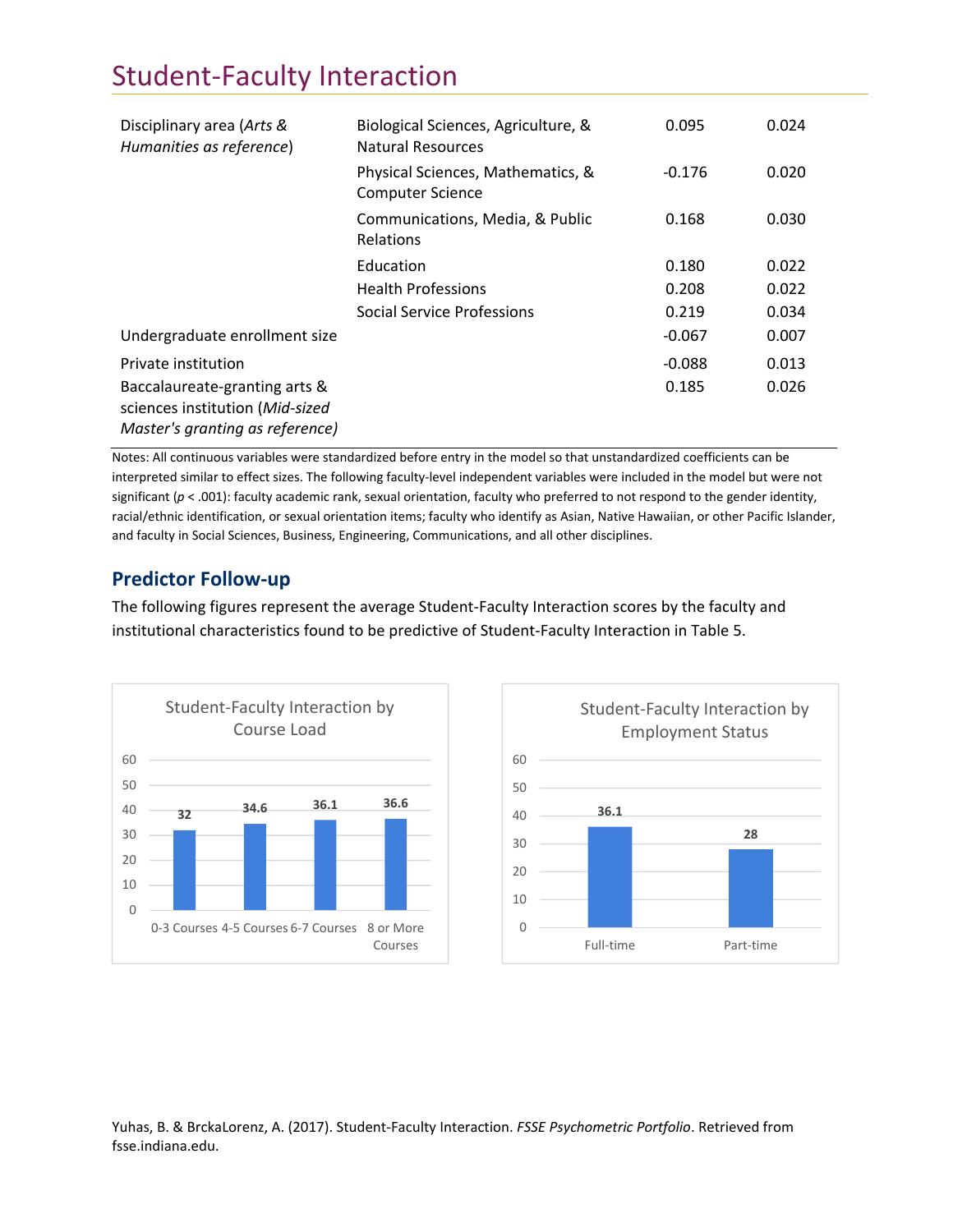